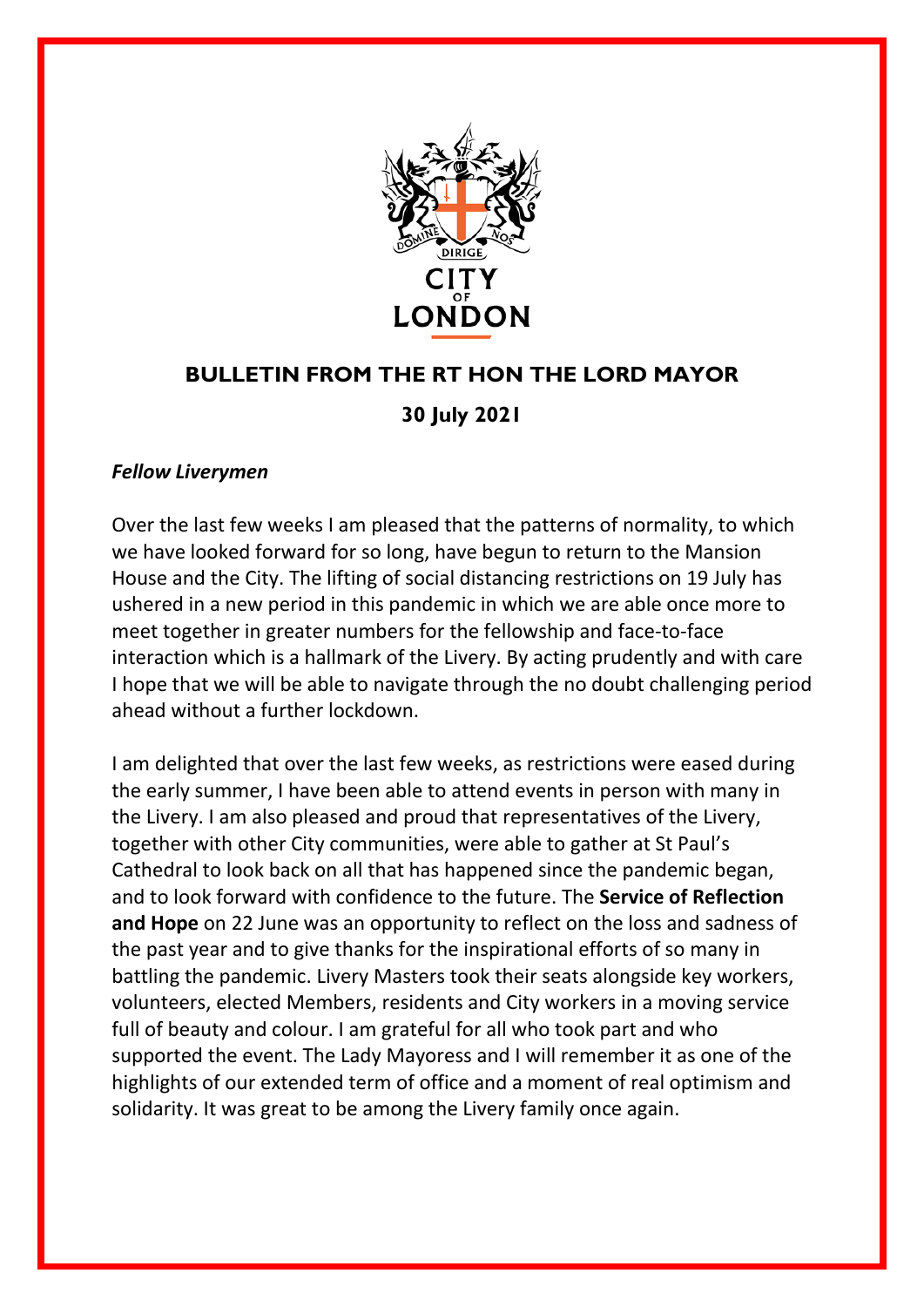It seemed especially appropriate that on 19 July, as remaining restrictions were lifted, I hosted a presentation ceremony at Mansion House for my **Lord Mayor's COVID19 Livery Awards**. The awards recognised the contribution made by Liverymen and members of staff, who have deployed their skills, their time, their knowledge and their resources to help others during the pandemic. The ceremony was my opportunity to congratulate in person the 26 individual winners, each nominated by their Companies, who between them have made an invaluable difference during the last eighteen months, by

- distributing food parcels and baking bread for vulnerable communities;
- contributing, making, and indeed in one instance inventing, PPE and ventilators for hospitals in the UK and beyond;
- providing IT equipment for schoolchildren studying from home;
- raising funds, making grants and supporting countless charities struggling to help those most in need;

• while also sustaining their Companies, fellow liverymen and colleagues. It was very touching to see the way that Companies have chosen to express their admiration for a fellow liveryman or colleague in this way and I hope that recognition by their peers will mean as much to the recipients as the Awards I presented. Congratulations to everyone.

In addition to the individuals recognised, I also wanted to express my own gratitude and respect for several organisations where it would be invidious to single out one person alone for a prize. I am sure all of us have been truly amazed at the spirit, resilience, dedication and humanity of our NHS since March 2020. As a means of acknowledging the doctors, surgeons, nurses, healthcare workers and everyone who has been on the NHS frontline during the pandemic, I also awarded collective Special Commendations to the entire Worshipful Society of **Apothecaries**, the Worshipful Company of **Barbers** and the Company of **Nurses**, with grateful thanks for everything that their members have done over the last year and a half.

A further collective award was made to the **NHS Livery Kitchen Initiative**, which has so impressed me with its imagination, ambition and sheer chutzpah – and through the way it has brought so many Livery Companies together with a common purpose. The whole team, from the chefs and kitchen staff, to the delivery drivers, the volunteers and the donors, were the winners of the fourth Special Commendation.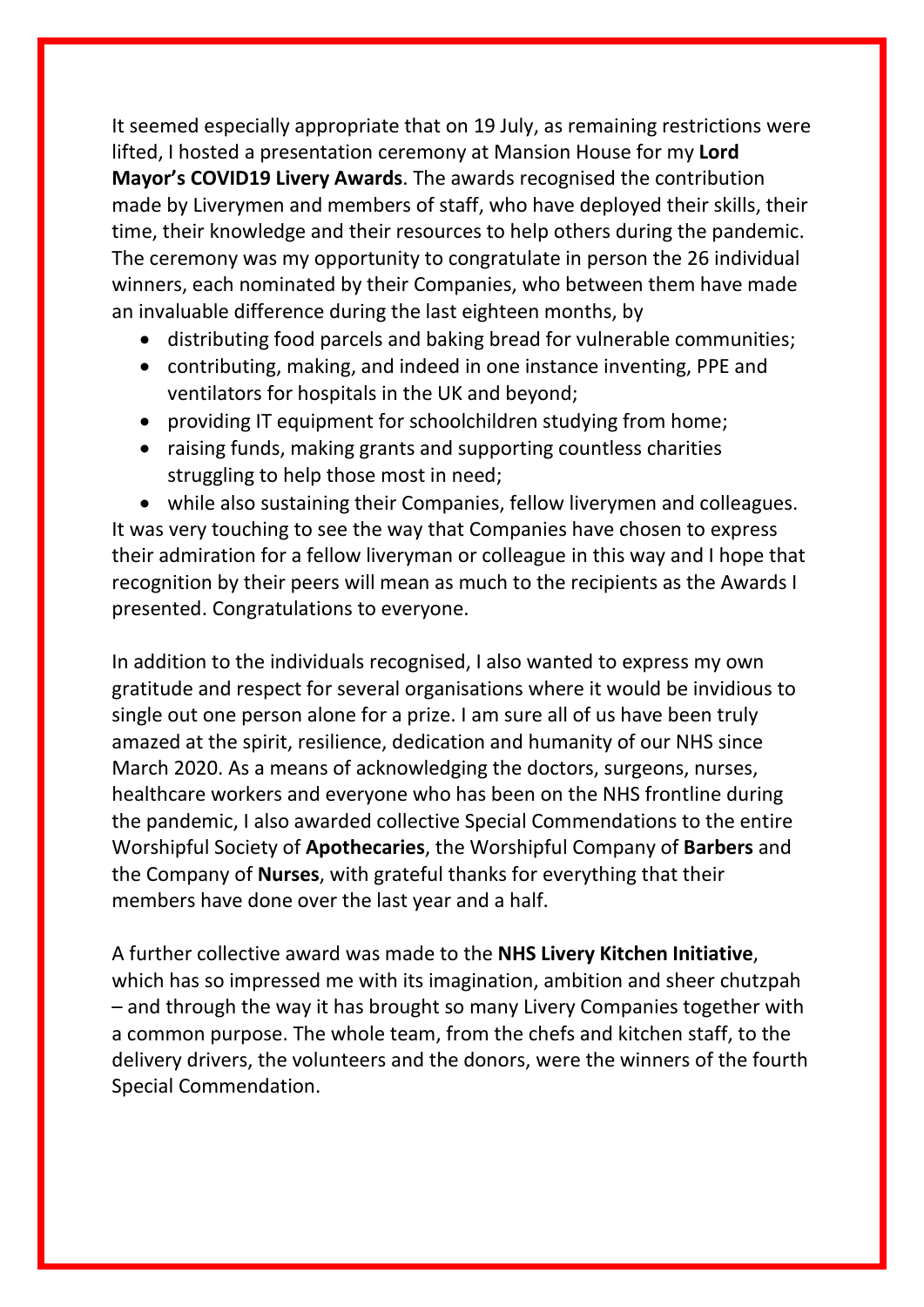Many of us will soon be entering a period of summer leave. There is much to anticipate and prepare for in the autumn, including **City Giving Day** on Tuesday 21 September, which I hope will be another occasion to celebrate the City's support for charities and good causes. Also scheduled for Wednesday 6 October is the **Pan Livery Autumn Conference** at Mercers Hall, which will bring together representatives of the Livery to explore the extent and range of our philanthropic work, to discuss ways of collaborating further on philanthropy and to encourage improved communication about the Livery's good work. The event, which will run throughout the morning of 6 October and will conclude with lunch, is coordinated by the Pan Livery Steering Group, who will invite all Livery Companies to nominate attendees.

My last commitment before I myself go on my summer break is to participate in the **City of London Festival of Bells** on Saturday 31 July. Starting with the tolling of Great Paul at St Paul's Cathedral, the bells of the City churches will be rung in sequence for the rest of day, to acknowledge the reopening of the churches and all that we have to be thankful for. As the peals ring out across the Square Mile I will be thinking of all those who have lost their lives or loved ones during the pandemic, giving thanks for the inspirational service which this great collective challenge has highlighted, and looking forward with hope and optimism to the future.

The Lady Mayoress and I continue to be deeply grateful for your support, assistance and friendship and send you our very best wishes for a safe and happy summer. See you in September!

 $\int_{\mathcal{A}}$  $Q_{\rm tot}$ 

**Alderman William Russell The Rt Hon the Lord Mayor**